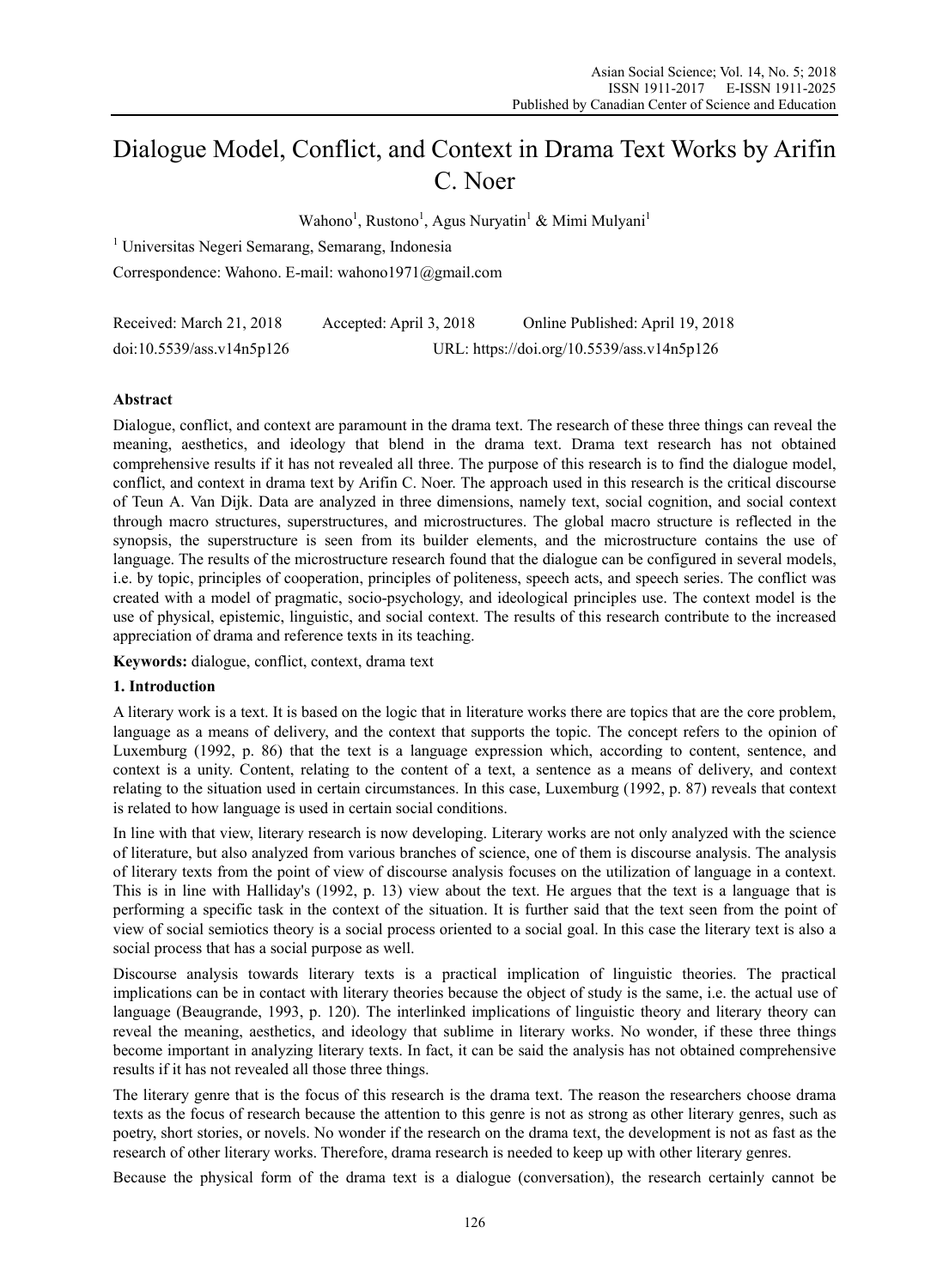separated from the conversation discourse as part of pragmatics. It is in line with the opinion of Levinson (1983, pp. 284-285) that in order to gain a very basic understanding of pragmatic phenomena, one can examine the conversation because conversation is the essence or the most basic kind of prototype of language use. Pragmatic aspects are clearly demonstrated in the conversation.

Conversations in drama text are different from everyday conversations. It is revealed by Black (2011, p. 3) that the conversation in the drama text has been carefully composed and revised. In drama dialogue, an unintentional error, repetition, elisi (incomplete submission), and unclear references are rarely represented, except to obtain certain effects. Drama text is a portrait of the life of a society that contains dialogues of characters. However, the dialogue in drama texts has been manipulated to have literary value.

The drama text is written when the audience does not exist. Certainly, the writer will try to compose the dialogue he created to represent his thoughts and feelings. The process of producing the dialogue cannot be separated from the process of creating certain patterns. The patterns relate to the sequence of who will speak first, how the creation of patterns of interaction that can reflect interactional or transactional relationships, and how the dialogue patterns are able to move the flow, even the authors will formulate a dialogue that can bring the conflict.

Conflict in the drama text is sometimes packed very symbolic. It is not surprising if you want to understand the conflicts of a drama text, you must be able to uncover behind the symbols in the conflict. This is in accordance with the opinion of Kolin (in Masoud, 2011) that the symbol is very important in the critical discourse of the drama. The main function of the symbol is to build an emotional bridge with the audience.

Dialogue in the drama text is certainly associated with the speaker. For that, the meaning of the text is formed by two sources. The first source is the intention desired by the speaker when it is spoken, the second source is contained within the text itself, either formed internally through the grammatical equipment of the language used or by the reference to things outside the text. In other words, the meaning of the drama text is the embodiment of the intended intention of the speaker. The embodiment does not only take place through grammatical and lexical elements, but also through the attitude and behavior as well as the act of the speaker as he speaks. Therefore, the meaning of drama texts is essentially influenced in a dialogical situation.

The concept is in line with Austin's opinion (in Ibrahim 1992, p. 106) that part of the speech is not a statement of something but an act. Stating something can be called an action or activity. It is possible that a speech has a specific purpose. This purpose can have a certain effect on others, such as pinching or hitting. Thus, a speech that affects others who listen will generate a response and there is a communication. This communication in the drama text materializes in a dialogue.

The text of the drama is always present in the dialectics of text and contextuality, namely the representation of the author's ideology in perceiving the social group of society (subject-collective). Teeuw (1980, p. 11) argues that literary works are not born of a cultural vacuum. It means that the drama text also contains ideology and power. Though loaded with ideological content, the drama text still has a distinctive feature that distinguishes it from other discourses, namely the dominant aesthetic aspect. It is this aesthetic existence that makes the drama text able to convey the ideology indirectly. The ideology in drama texts will fuse in the facts of the story it presents.

The drama text is about the life that the author has figured out. The drama text actually brings out the world's views and the author's ideology. Such ideology can gradually affect the reader's perspective. This is in accordance with the opinion of Jorgensen (2007, p. 1) that language is a tool that moves and organizes the social world itself. Language also organizes social relationships and identities. It means that the changes that occur in discourse are a tool to change the social world.

Referring from that concept, the drama text is no longer seen merely reflecting the reality, but it can be the central in the creation of reality. Words are never neutral because they carry the power that reflects the interests of those who speak or write. This reality is often manifested in ideological representations. Certainly, the representation is used with a specific purpose and objective. That purpose can be meant to change a person's mental to fit what the author intended. In other words, there is the distribution of ideology in the written drama text. This is in accordance with what is expressed by Van Dijk (1997, p. 35) that discourse is the reproduction of an ideology.

In addition to dialogue, another important point in the drama text is conflict. The events in a drama text are closely related to the conflict. Events are able to create conflicts and conflicts are able to trigger other events. The form of events in a story can be both physical and inner. Physical events involve physical activity, the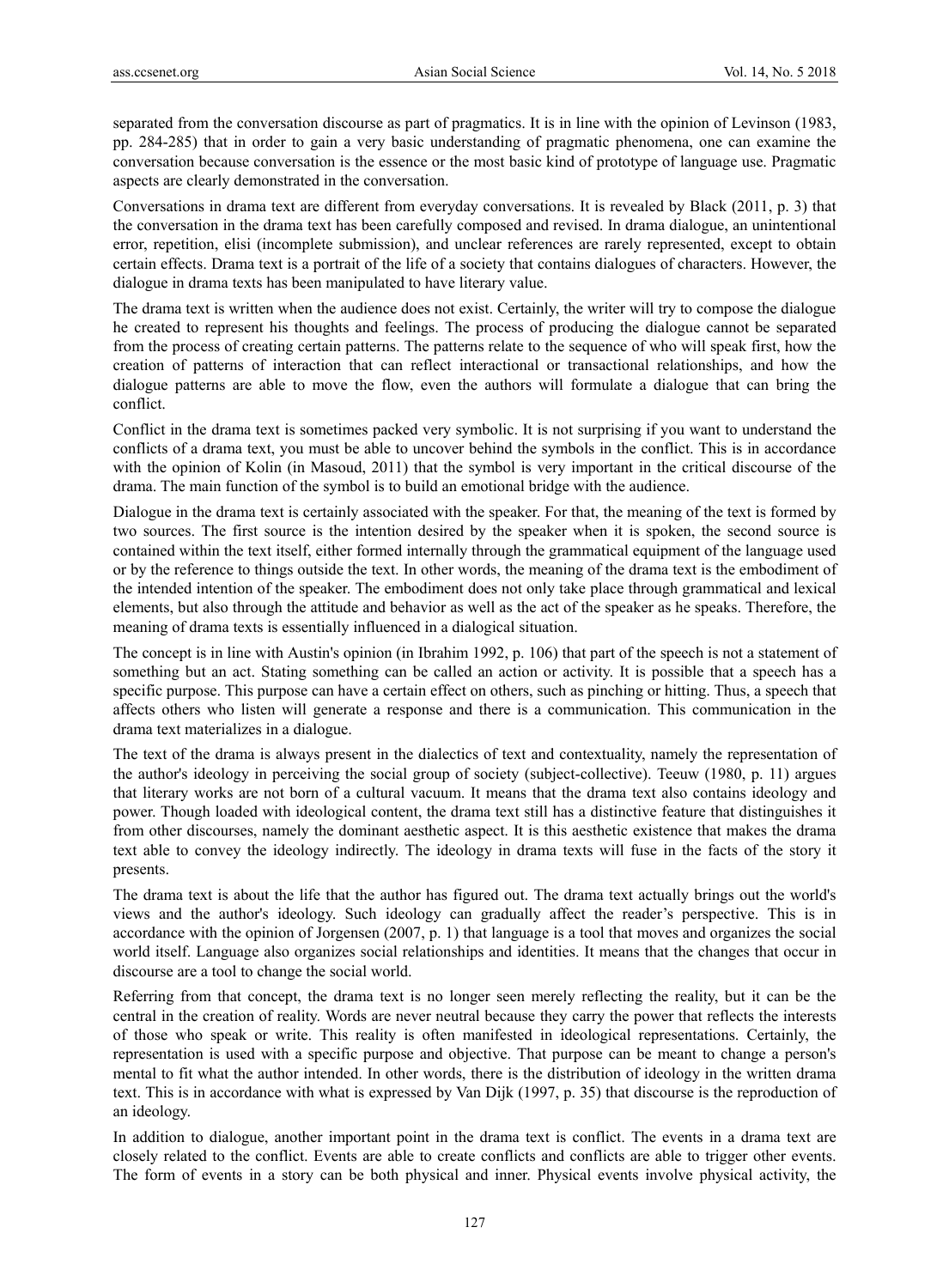interaction between the character of the story with a figure outside of himself, other figures, or the environment. The inner event is something that happens within the inner, the heart, of a character (Nurgiyantoro, 2007, pp. 123-124).

Most conflicts are motivated by differences characteristics that individuals bring in an interaction. These differences include the physical characteristics, intelligence, knowledge, customs, beliefs, etc., which he carries in social interaction. Wellek and Warren (1993, p. 285), states that conflict is something dramatic, referring to a struggle between two equal forces, implying action and action revenge. Conflict can occur in the absence of an agreement or regular arrangement between a desire and another desire. Conflict can also occur if there is no agreement between one ego and another ego.

It is viewed from the concept of psychoanalysis, the occurrence of conflict due to the encouragement of Id. As revealed by Frued (in Barry 1995, pp. 96-97) that the human soul has three categories, namely id, ego, and superego. Id is a part of the human soul that includes instincts that arise in the body. Id is subject to hedonism and always aims at gratification regardless of ratio, morality, or reality, such as anger, sex, and so on. The ego is the part of the soul that control and overcomes the instinctive desires arising from the Id. Egopermits satisfaction on instinctive desire he wants, suspends what is deemed necessary to be suspended, and curbs what needs to be restrained by paying attention to the reality or the external world which has the norms, values, morals, and religious teachings. If the ego succeeds in carrying out its function as an alignment, it will manifest balance and mental health. Super ego is a part of the soul that is formed from the teachings obtained by the individual from his parents, the school, and the cultural values in which he grows up. Super ego is an internal psychic force that will introspect individuals, control, criticize, and threaten them with punishment. Super ego is commonly known as a conscience.

In the view of ethnographic of communication, a conversation has patterns of communication as a cultural and behavioral part (Schiffrin 2007, p. 184). It is not surprising that a person doing cultural deviations will cause a friction, because in a culture has a bond that is upheld and believed by the people of its speakers. Similarly in drama texts, the conflicts authors construct may depart from behavioral discrepancies due to deviations from cultural norms. Therefore, it would be complete if conflict research in drama texts is highlighted from the point of view of ethnographic of communication.

In the view of critical discourse, conflict is one of the results of speech acts between the characters or with himself. The speech act of the characters in the drama text is a description of a social event that can cause conflict and become a source of conflict. This is in accordance with the opinion of Thomas (1995, p. 2) that speech acts can be highlighted from a social point of view, namely connecting with the meaning of the speaker; and can also be highlighted from a cognitive point of view, which connects with speech interpretation. Furthermore, Thomas (1995, p. 22), assumes that meaning is a dynamic process involving negotiation between speaker and listener and between speech context (physical, social, and linguistic) and possible potential meaning of a speech. Therefore, if the process does not work properly conflict will occur.

Conflict in drama text is needed to support the content of the story. If there is no conflict in a story, it is certain that the story will not be alive and interesting because there is no event that can be felt. It is no exaggeration to write drama text is to build and develop conflict. The more and more interesting the conflicts that occur then the story will be more interesting to read or watch when staged.

Another thing that cannot be ignored in the analysis of drama text is the existence of context. Context is everything that surrounds the text. Text and context are always related and inseparable. The meaning realized in the text is the result of the interaction of the language user with the context, so the context is the vehicle for the formation of the text.

To understand the drama text, it is necessary to understand the context, both intraligual and extralingual, namely the context of situation and culture. Halliday (1978, p. 110) argues, the context of the situation consists of three elements, namely (1) the field of discourse, (2) agent of discourse, (3) means of discourse. The field of discourse as the context of a situation that refers to the ongoing social activity and the institutional setting in which the units of matter emerged. In the field of discourse, there are tigals that need to be revealed, namely (1) the realm of experience, (2) short-term goals, (3) long-term goals. The realm of experience is a matter of contrast that questions what happens with all processes, participants, and circumstances. Short-term outcomes are very concrete referring to the immediate goal of text production. Long-term goals are more abstract objectives that refer to where the text is in the scheme of a larger problem.

Jones (in Darma, 2009, p. 190) views discourse as the context of situations that refers to the nature of mutual relationships among participants, including their understanding and status in social and linguistic contexts. There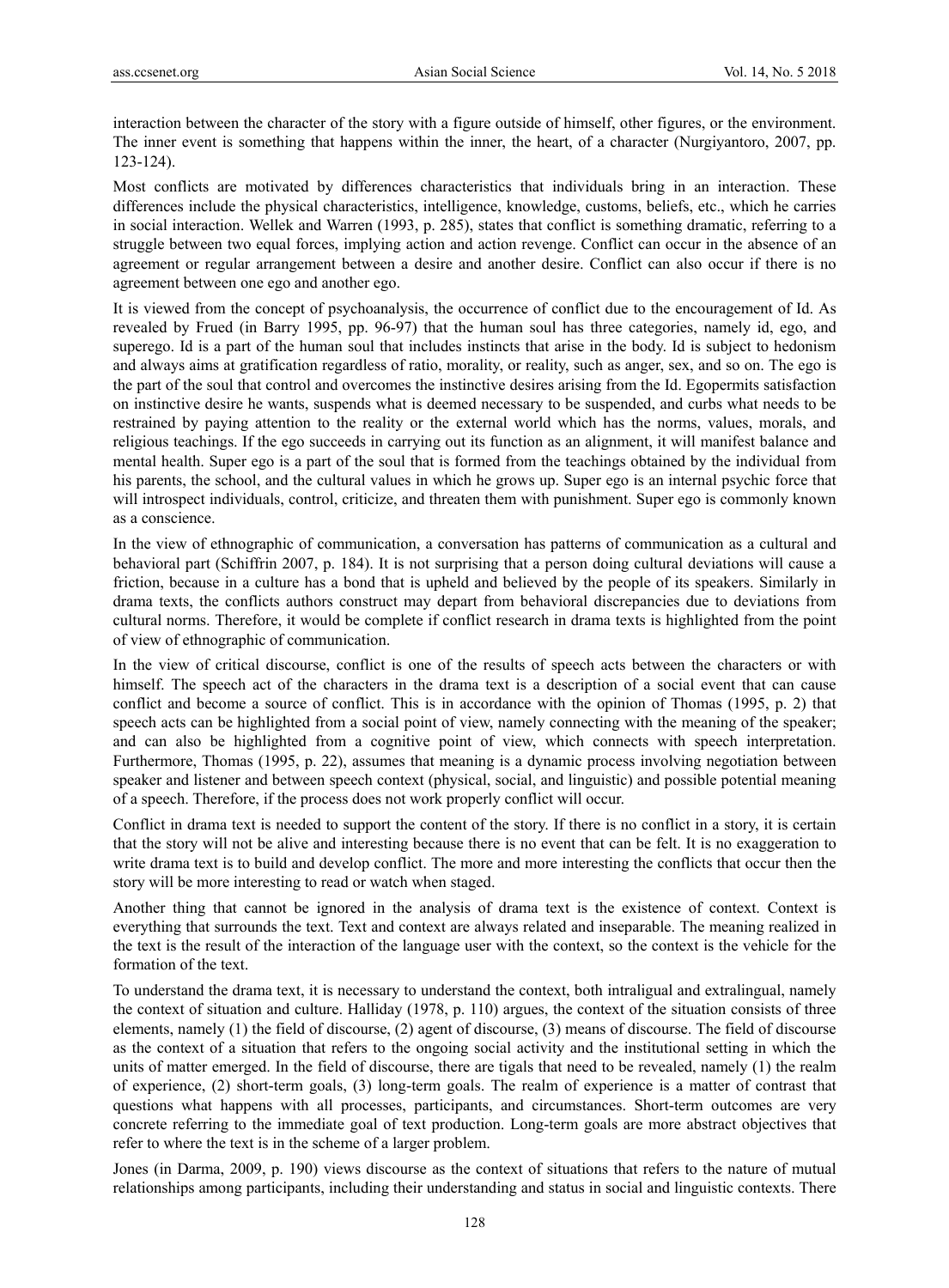are three things that need to be disclosed in the agent of discourse, namely (1) the role of agent or society, (2) social status, and (3) social distance. Roles, status, and social distance may be temporary and may be permanent. The role of agents or communities is the roles that speakers and mitratants run. Social status is a person's position in society, relationships with others, parallel or not. Social distance measures how well participants know other participants, whether they are familiar or distant.

Examining drama texts from the side of critical discourse analysis can obtain more comprehensive results. It is based on the logic that through the analysis of critical discourse can obtained an explanation about the correlation between what is being said, what is meant, and what is understood in a particular context. Cutting (2002, p. 1) also argues that discourse analysis is an approach that explains the relationship between language and its underlying context.

If drama texts are examined in terms of critical discourse analysis (CDA), the results obtained are more than just describing the use of language. However, it can also help to understand the rules that are part of the language user's knowledge that is reflected in the literary work. Through CDA, it will also reveal the ideology implied in the text. The dominance of what is reflected in the dialogue brings a certain ideology, given that the drama text reflects social practice. In it, there is a dialectical relationship between a particular discursive event with the situation and the social structure that form it. This is in accordance with Fairclugh's opinion (in Darma, 2009, p. 56) that social practice as a paradoxical form of discourse displays the ideological effects.

The drama texts studied in this work are drama text by Arifin C. The reason the researcher chose the work of Arifin C. Noer because many of the drama texts he wrote are very monumental. His works attract the interests of the theater actor from generation to generation so that his work is staged everywhere. His works have contributed greatly to the development of acting in Indonesia and are in great demand by the theater actors in Indonesia as well as the international world. Many of Arifin's drama texts are then translated into other languages such as English, Swedish, French, Dutch, Flams, and Chinese and performed in various countries such as Malaysia, America, Australia, Singapore and Sweden.

The focus of this research is the model of dialogue, conflict, and context in drama texts by Arifin C. Noer. The purpose of his research is to find a drama text dialogue model seen from the topic of conversation, principles of cooperation, the principle of politeness, speech acts and speech series; find the model of drama text conflict seen from pragmatic, socio-psychological and ideological principles; finds a drama text context model seen from two elements, namely the linguistic context, and the extra linguistics.

This research is useful theoretically and practically. Theoretically this research is useful (1) to make meaningful contributions to the research of critical discourse analysis, especially in relation to drama texts; (2) to make a contribution in combining two disciplines, namely language science and literature in the research of literary works (drama) so that will produce more complete research.

The practical benefits that can be obtained are to increase the appreciation of the drama, especially in understanding the drama text highlighted by critical discourse analysis. Another practical benefit is with the identification of patterns of dialogue, conflict, and context it can be used as a reference in learning the appreciation and writing of drama texts.

#### **2. Method**

This research is qualitative descriptive research with critical discourse analysis approach. This descriptive research aims to obtain a systematic, factual, and accurate description of the facts and properties of the research object. The critical discourse analysis approach is used to find out how a text is produced so that it is obtained a knowledge of why the text can be that way. The critical discourse analysis approach used is the analysis model by Teun A. Van Dijk. The model consists of three dimensions, namely text, social cognition, and social context. The three dimensions are integral so they are analyzed together. In the text dimension, the text structure is examined, the dimensions of social cognition are highlighted how the text is produced, and the dimensions of the social context are examined how the social context surrounding the birth of the text. The drama text is analyzed into three parts, namely macro structure, superstructure and micro structure. The macro structure contains a synopsis as an overview, a superstructure contains builder elements of drama text, and a microstructure contains dialogue models, conflicts, and drama text contexts.

This research is framed in the design of stages, namely (a) determination of focus, (b) submission of research questions, (c) data collection, (d) analyzing and interpreting data. This research refers to the principle of qualitative analysis. As Bogdan & Biklen (1982) explains that qualitative data analysis is conducted by organizing data, sorting into manageable units, synthesizing, searching and finding patterns, finding what is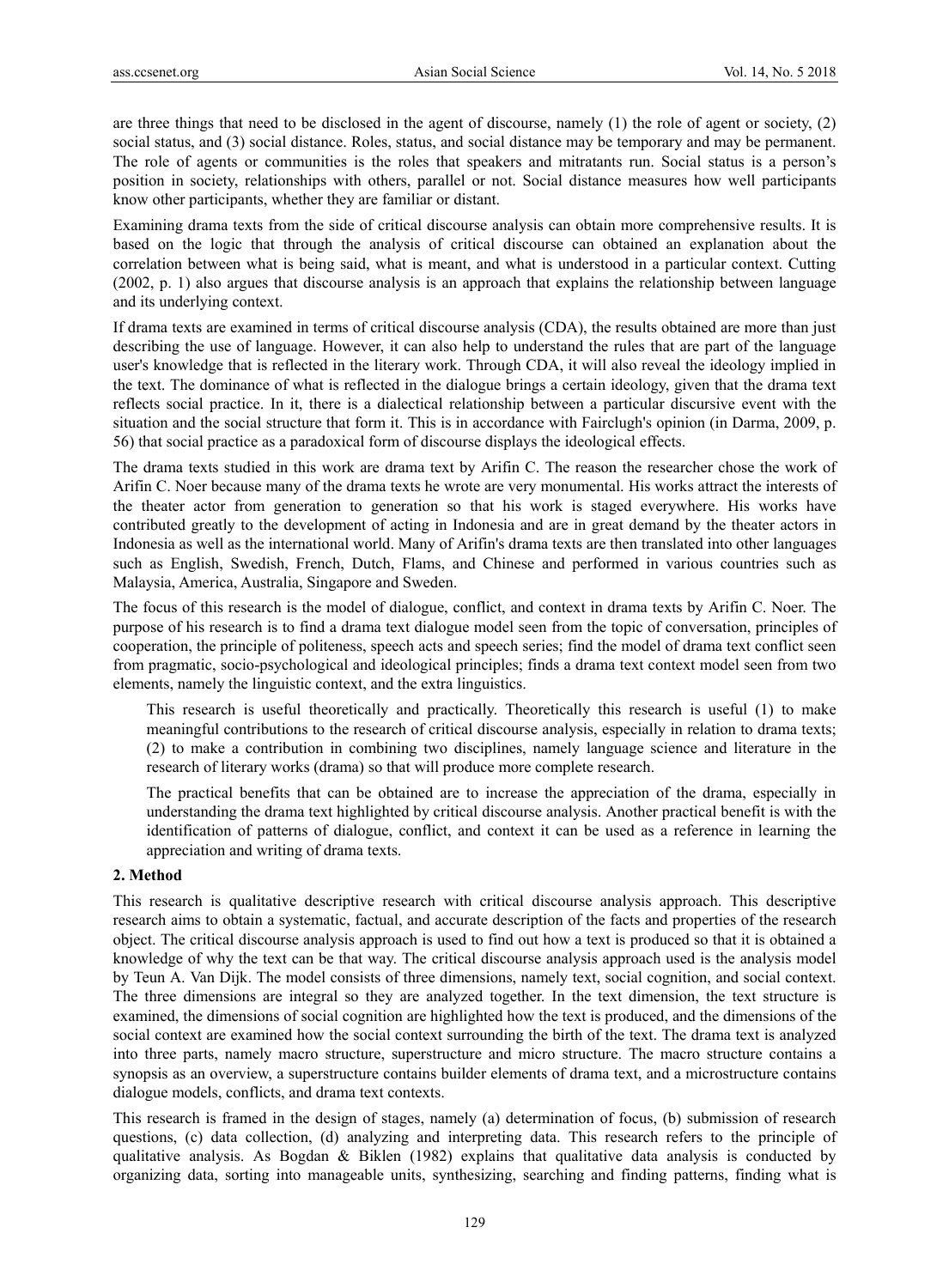important and what is learned, and deciding what can be delivered.

The research data are in the form of drama text works by Arifin C. Noer, they are:*Pada Suatu Hari, Kapai-Kapai, Sumur Tanpa Dasar, Kisah, Cinta dll, Matahari di Sebuah Jalan Kecil, Telah Pergi Ia Telah Kembali Ia, Madekur dan Tarkeni Atawa Orkes Madun I, Umang-Umang Atawa Orkes Madun II, Sandek Pemuda Pekerja Atawa Orkes Madun III,* dan *Ozone Atawa Orkes Madun IV*.The data are pieces of speech characters in drama texts that contain variations of dialogue, conflict, and the particular context of a scene or fragment contained in the drama text dialogue. It investigated the macro structure, superstructure, and micro structure contained in Arifin C. Noer's drama text.

Data collections conducted by researchers by using the listening method. According to Sudaryanto (1993, p. 133) Listening methods is method that is conducted by listening to the use of language, in this research is a drama text dialogue. The data collection is conducted by the researcher himself by reading thoroughly and repeatedly on the dialogue in the drama text. Technique of data collection through Uninvolved Conversation Observation Technique (SBLC). SBLC is a data collection technique conducted by researchers as observers of language use without any involvement in speech events. The researchers listened carefully to the use of the language contained in the drama text by Arifin C. Noer's through note technique. This technique is carried out by the researcher by recording the entire conversation, then data are separated and classified according to the dialogue model, conflict model, and context model. Then, the data is put into the data classification table that has been provided.

Data processing techniques conducted by researchers, namely (1) find the discourse elements in drama text; (2) analyze and describe all elements of drama text based on Van Dijk's critical discourse analysis theory; (3) draw conclusions based on the results of critical discourse analysis. After the data collected, the researchers analyzed the data by the identity method. The techniques used are referential techniques and pragmatic techniques. Referential technique is used to describe the speech dialogue of characters in the drama text, while the pragmatic technique is used to explain the meaning of the speech.

In presenting the research results, the researchers use the informal method because the form of the presentation is in the form of description with ordinary words. It is in accordance with the opinion of Sudaryanto (1993: 145) that the method of informal presentation is the formulation with ordinary words even with technical terminology. Thus, the presentation of the research results is conducted by presenting verbal descriptions with ordinary words without symbols.

### **3. Discussion**

The drama text by Arifin C. Noer mostly raises the issue of marginalized society. Conflict is complicated, but delivered in fresh, simple, and communicative language. The dialogue is varied and the conflict is unique. The dialogue model in the drama texts by Arifin C. Noer is outlined in several categories, namely (1) the dialogue model seen from the topic of conversation, (2) the dialogue model seen from the principle of cooperation, (3) the dialogue model seen from the principle of politeness, (4) the dialogue model is seen from speech acts, and (5) the dialogue model is seen from the speech sequence. Conversational topic models can be classified into several types, i.e. dialogue models with old-new topic patterns, dialogue models with real topic patterns, dialogue models with imaginative topic patterns, dialogue models with continuous topic, and dialogue models with unsustainable topic. Here is one of the models of dialogue with imaginative topics.

CONTEXTS : SPEECH DELIVERED BY EMAK TO THE ABU, HER SON, AND TO GIVE ADVICE THROUGH STORIES. Emak : As the soldiers with their spears surrounded the palace of the light, the Prince of Rupawan slipped between the puspa pyramids, while the water in the pond shimmered

- with full light. As for the Princess Jelita, with the heart pounding in her newly grown chest, waving her sailing arm behind the curtain of merjan, at the window that was being closed by her ladies. The water flicked from her eyes like pearls.
- Abu : And the prince, Mak ?
- Emak : And the Prince, son? My son, one hundred sharp spearheads aiming in one direction; the full moon in the sky wrinkled her face with anxiety, the pool water instantly froze, all the pale lethargic flowers clamped her lids, and ...
- Abu : And The Prince is safe, Mak ?
- Emak : Always safe. Always safe.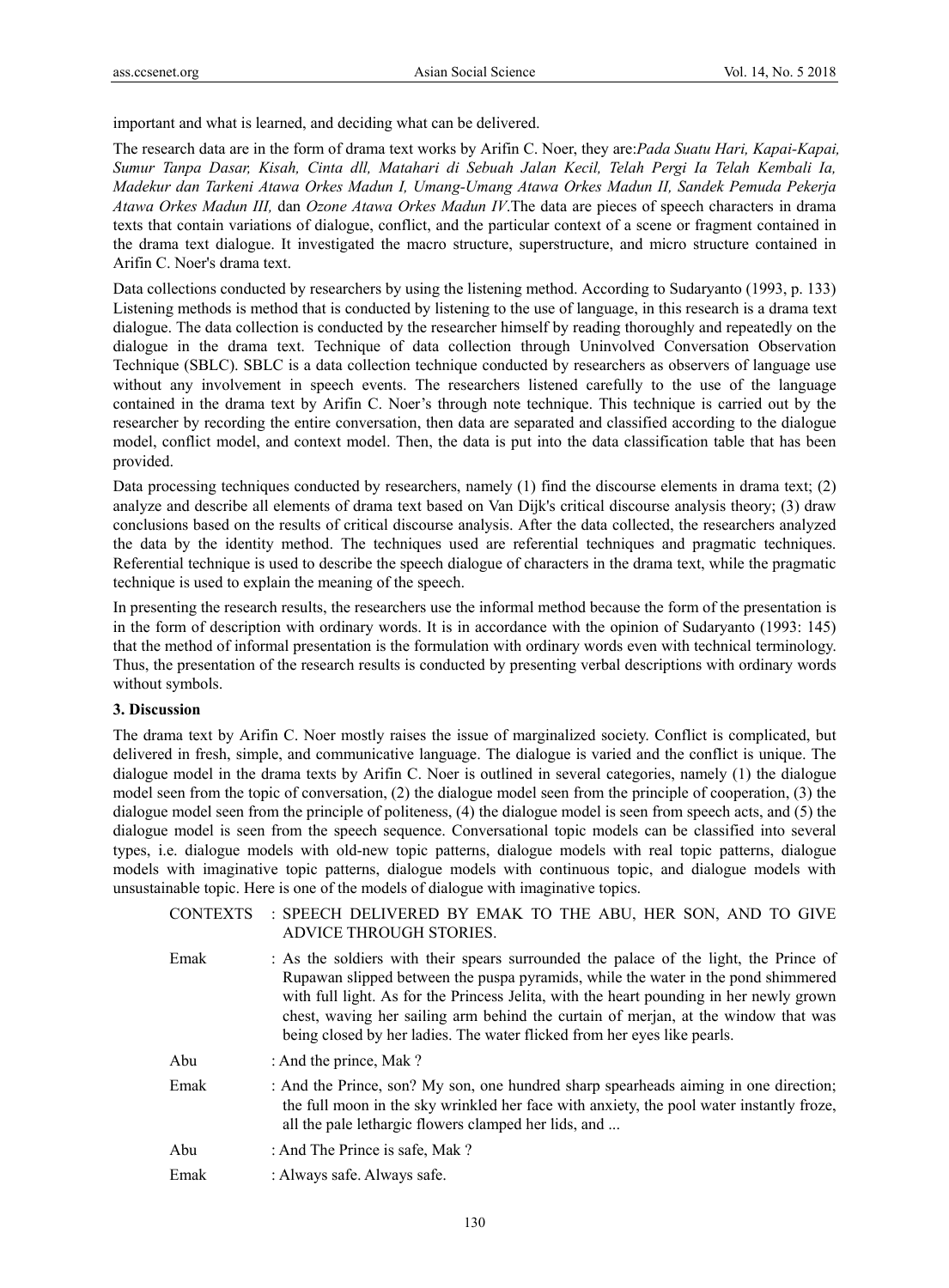Abu : Is he happy, Mak ? EMAK : Always happy. Always happy.

 $(KK)$ 

The dialogue between Emak and Abu in the quotation is imaginary. What Emak says is a fairy tale that contains good dreams. Abu is lulled with his reverie about the Prince's characters, and happiness. This is the pattern of topic development with imaginative topic models.

The pragmatic principle has an important role in writing drama texts. Through the use of violations and adherence to pragmatic principles, both principles of cooperation and politeness in speech figures, the author can exploit the drama text with a variety of dialogue models. Here is one of the violations of the principle of cooperation in the drama text by Arifin C. Noer in the development of a dialogue model.

| <b>CONTEXTS</b> | EUIS COMES, ANGRY AND JUKI FEELS BAD THERE. JUMENA HAS<br>NOT KNOWN WHAT TO DO. HER BREATH WAS PANTING)                                                          |
|-----------------|------------------------------------------------------------------------------------------------------------------------------------------------------------------|
| <b>EUIS</b>     | God damn it! Do not talk haphazardly, yes! Crazy!                                                                                                                |
| <b>SI EDAN</b>  | Talking haphazardly? Rights of the rich, right? Talking haphazardly, Serong!<br>Hidir prophet cursed your!                                                       |
| <b>EUIS</b>     | : Bitch! Shut your mouth!                                                                                                                                        |
| <b>SI EDAN</b>  | : I shut my mouth? I silence the truth? If I shut my mouth then it means that<br>honesty has ended. Or do you want to bribe? You forgot God cannot be<br>bribed? |
| <b>EUIS</b>     | Do not say nothing, Akang! Do something Juki!                                                                                                                    |
|                 | (STD)                                                                                                                                                            |

In the quotation above, there is a pattern of dialogue by utilizing the pragmatic principle of maximal quality violation. Edan's speech, "Barbarous? You call yourself the rich" and "Philosophers do not need a head" is a manifestation of maximal quality submissiveness because it is out of touch with reality. Is it possible for a person to be called barbarous and is it possible that the philosopher does not need a head. Therefore, the speech did not make a positive contribution. The purpose of the speaker to convey the speech was to mock her partner. Due to the ridicule, the partners said to be annoyed that led to increasing clashes.

The compliance in the violation of the principle of politeness can also be device in the creation of drama text dialogue patterns. Here is one of the speeches that adheres to the principle of politeness of wisdom maxims.

| <b>CONTEXTS</b> | : THE SPEECH WAS SAID BY EMBAH PUTRI TO RANGGONG.<br>RANGGONG COMES TO ASK HELP TO EMBAH PUTRI, TO HELP<br>HIS LEADER WHICH IS SICK. THE PURPOSE OF EMBAH PUTRID<br>IS TO SERVE HER GUEST. |
|-----------------|--------------------------------------------------------------------------------------------------------------------------------------------------------------------------------------------|
| Ranggong        | : But our leader should not die.                                                                                                                                                           |
| Embah Putri     | : So what?                                                                                                                                                                                 |
| Ranggong        | : At least his death was postponed for several years until he had time to<br>realize his spectacular dream.                                                                                |
| Embah Putri     | : Wait a minute, you better have a drink first.                                                                                                                                            |
| <b>Borok</b>    | : We do not need to drink, Mbah. We need to ask the herbs.                                                                                                                                 |
|                 | (OM 2)                                                                                                                                                                                     |

The speech spoken by Embah Putri is said to obey the maxim of wisdom as she seeks to maximize the profit for others (Ranggong and Borok). Maximizing is conducted by Embah Putri by offering drink to her guest before she gives the medicine. Maximization is seen in the statement you better have a drink first. Despite constantly urged by Ranggong and Borok, Embah Putri calmly and patiently offers drinks to Borok and Ranggong.

Dialog models in drama texts can also be constructed with speech acts. This is conducted because the dialogue in the drama text contains action of the character that are able to move the groove. The action of the character is manifested in a speech. Speech is the same as doing the action. Here are some examples of speech acts the author uses in building a drama text dialogue model.

CONTEXTS : SUDDENLY WARYA AND SOME MEN COME IN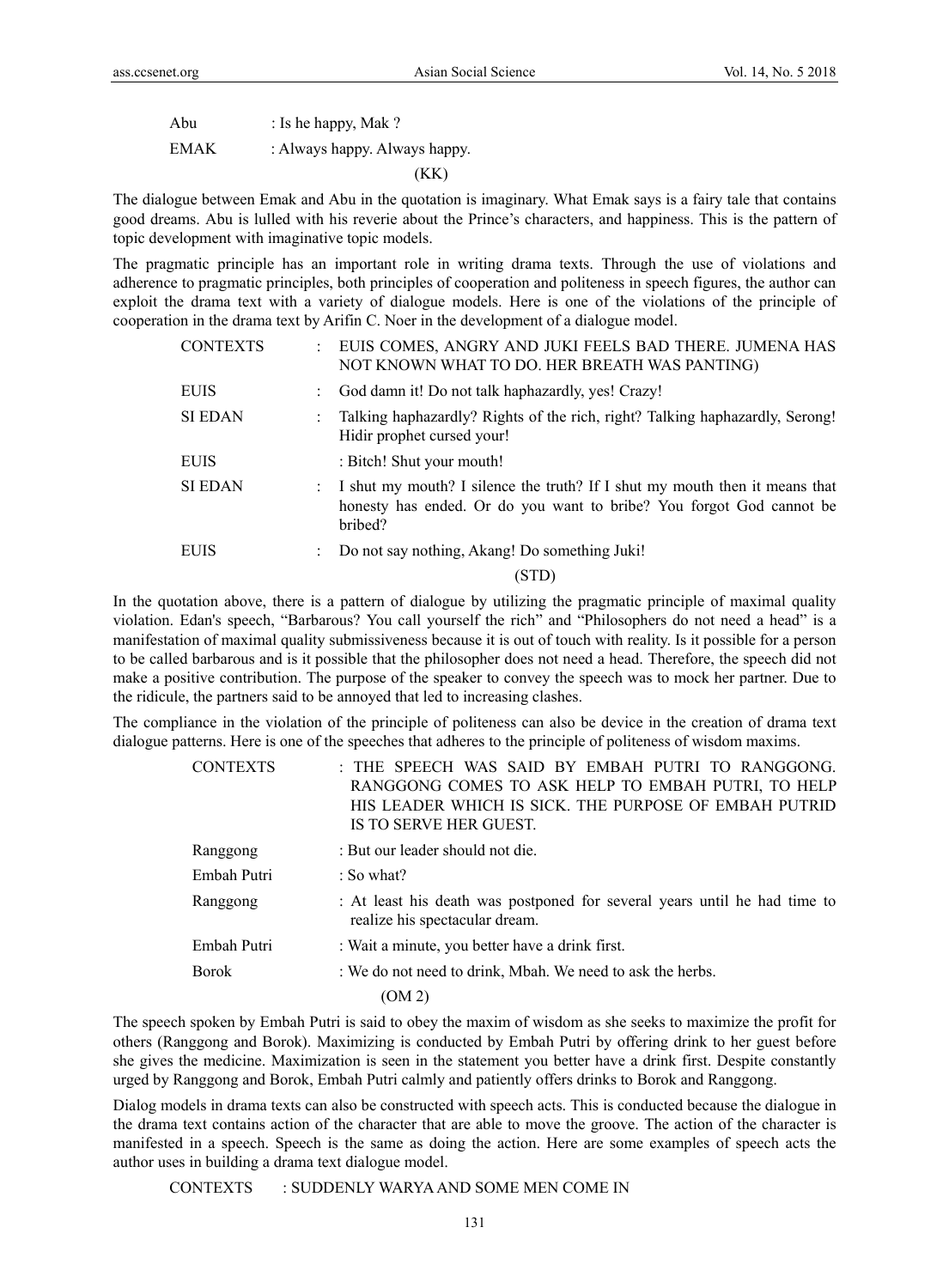Warya : Gan, factory burned, gan!

Jumena : Ha?

Warya : burned

Lelaki : The weaving factory, Gan!

Euis : Oh my God

Jumena : This must be a bastard demon

JUMENA Comes in to TAKE PISTOL AND THEN They TOGETHER TO THE BURNED WEAVING FACTORY

#### (STD)

The dialogue model is a form of dialogue pattern by utilizing the act of representative speech. This speech act to define or explain something as it is. Warya's speech delivered to Jumena and Euis are real information / statements, in accordance with the circumstances that have occurred or just happened, i.e. the factory owned by Jumena has been burned.

Another type of speech act used by the author in the modeling of dialogue is the act of expressive speech. Expressive speech acts are speech acts that include feelings and attitudes, such as apologizing, thanking, or praising his/her partner.

## CONTEXTS : SUDDENLY FATHER &FATHER& MOTHER & MOTHER CHANGED ATTITUDE)

Ayah & ayah : (With a fierce holding on his son's shoulders) I'm touched, son. Really touched on your fortitude. The trials I and your mother give did not seem to wobbleat all for your sincere intentions. Now we're just sure how much you love your lover.

Mad  $& \text{tar} : \text{Not too big but great.}$ 

Ibu & ibu : (grab her son from her husband and hug him) My son, you graduate.

Ayah & ayah : Forgive me, because I am too rough. Forgive me too because I have said your future wife / husband is a prostitute / pickpocket.

(OM 1)

Father's statement, "I'm touched, son. Really touched your fortitude. The trials I and your mother give did not seem to wobble at all for your sincere intentions. Now we're just convinced of how much you love your lover.' was a form of praise given to Mad & Tar, especially about his fortitude in facing the trials. Another father said, "Forgive me, because I am too rough." is an expression of apology. Dad's statements are expressive acts of speech acts. This speech actis deliberately used by the author in creating a dialogue model.

A series of speeches that have a major role in the creation of a drama text dialogue model. A dialogue is marked by a change of role from a speaker to a speaker partner or vice versa. The event of the role change is called an event of speech change or pattern of speech transfer. Here is a drama text dialogue model built with a series of speeches.

| CONTEXT | : PAIRS OF LOVE, MADEKUR AND TARKENI chatting IN THE brothel)                                                                                                                           |
|---------|-----------------------------------------------------------------------------------------------------------------------------------------------------------------------------------------|
| Tarkeni | : "What is that?"                                                                                                                                                                       |
| Madekur | $\therefore$ "Wait a minute"                                                                                                                                                            |
| Madekur | : "Why do not we just get married!"                                                                                                                                                     |
| Tarkeni | : "It is easy. Just pay that now.                                                                                                                                                       |
| Madekur | : "Bastard! Do not you believe me. He takes the money out of his pocket. With the rich<br>man's style he counted a few sheets then handed it to Tarkeni) How much I paid last<br>week?" |
| Tarkeni | : "Just as usual. Two."                                                                                                                                                                 |
| Tarkeni | : "It is a windfall?"                                                                                                                                                                   |
| Madekur | : "There is no windfall. There are only stacked ear droppings.                                                                                                                          |
| Tarkeni | : "Why should we marry?"                                                                                                                                                                |
| Madekur | : "Like most people. Let it be easy."                                                                                                                                                   |
|         |                                                                                                                                                                                         |

(OM 1)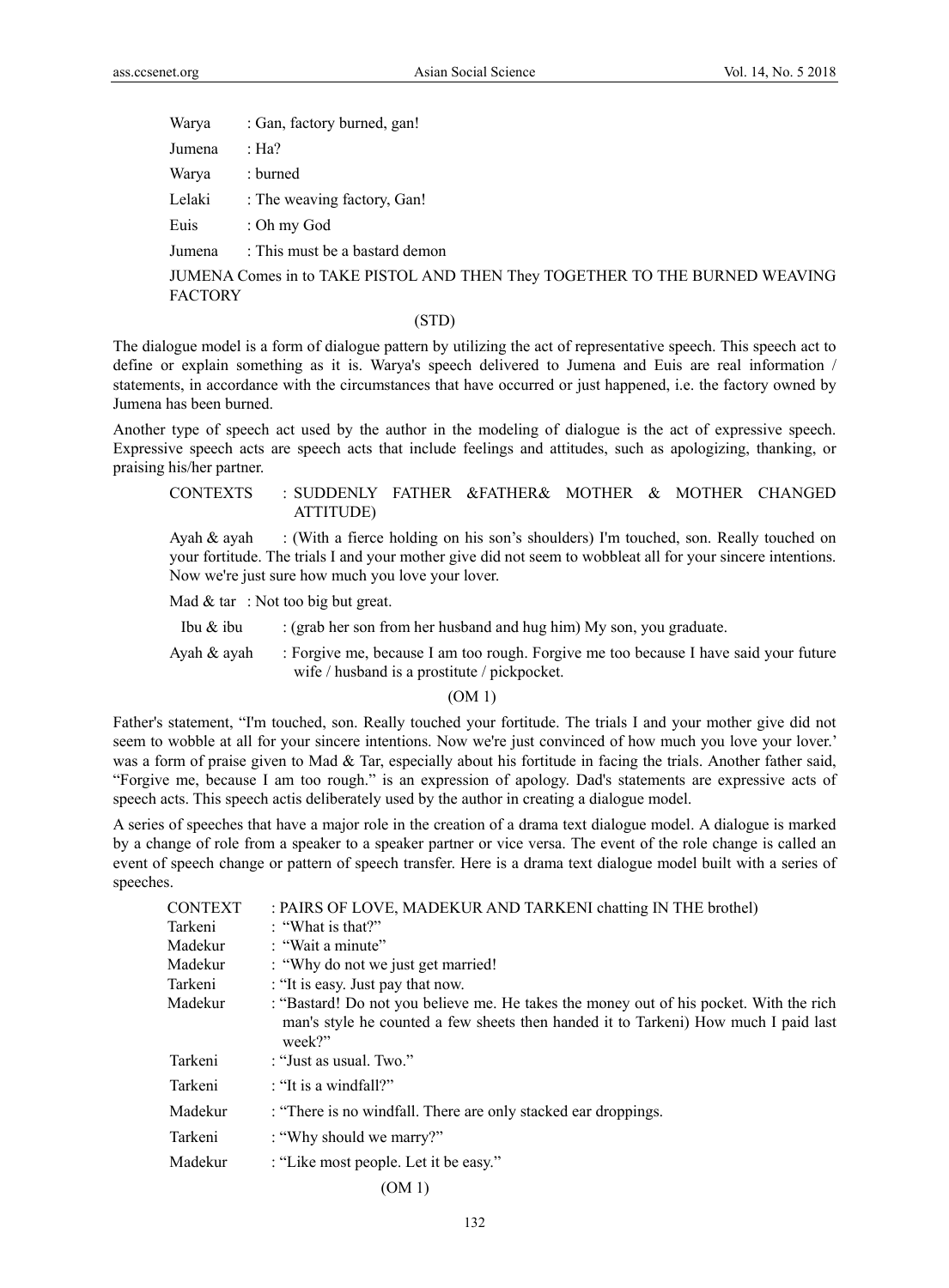The drama text quotation dialogue model is a series of chain speeches. It is said that the nature of chain of speech because on the quote the conversation between Madekur and Tarkeni chain after Tarkeni question there must be an answer from Madekur. The contents of their conversation are about Tarkeni who tried to convince himself who was invited to marry by Madekur who insisted on persuading him.

The researchers classify the conflict model in drama text work by Arifin C. Noer into three types, namely (1) conflict model seen from pragmatic principle, (2) conflict model seen from sociopsychology, (3) conflict model seen from ideologi. It is seen from the pragmatic principle; the conflict model is manifested in the form of violation and compliance with principles of cooperation and the principle of politeness. Here is a model of conflict established by violation / compliance of principles of cooperation.

- CONTEXT : SABARUDIN NATAPRAWIRA, JUMENA'S FRIENDS, TALKED ABOUT ALL THINGS, WHETHER PERSONAL PROBLEMS OR SOCIAL ISSUES.
- Sabar : Yes, in a broad sense. We will expand the mosque, beautify it.
- Jumena : Ha? Beautify? Materialistic! Materialistic! (HEAVY BREATHING) Yes, God forgive ME (SHOOK HIS HEAD) I'm sure. Let me ask you again. Whose plan is that?
- Sabar : (REFRAIN) Most of the clergy, and also most of the residents here.
- Jumena : Then it's easy: Most of the people here are mad and corrupt faith! Oh God, forgive me. Some scholars, mostly? Allahu Akbar! I believe. I believe. Sabar, you are being swept up in a fancy stream and you are unconscious. You are facing the great temptations Sabar. And I am sure, you really understand because you have been recited the Qur'an many times. God does not expect the doors and windows to be painted merrily; God does not expect the floor of the tiles; God does not expect a rug from Turkey; God does not expect fluorescent lights, no, no! God does not want that. God especially wants the hearts and minds of a clear man to work eagerly. God forgive me! Sabaruddin, (tightness) matrealistis! Listen, materialistic! Do not put the body first before the heart and the mind. The ugly face of someone is not a problem,the important is his heart as well. The worst place of worship or mosque,the important thing is important the people as well ...
- Sabar : You speak so that much. You actually want to say that you will not support that development. I wonder why uncle Jumena did not speak frankly saying that uncle Jumena objected to the expansion of the mosque because it will take a lot of uncle's land.
- Jumena : (ANGRY) I also wonder why you did not immediately explain that the mosque construction plan will concern my land?

#### (STD)

Jumena's words in the dialogue quote constitute a violation of the principle of cooperation, especially the quantity thimble. The speech that Sabar expected is to actually be frank about whether uncle Jumena makes a donation or not. However, Jumena gives a very long talk that is not really required by Sabar. The speech is a form of violation of quantity thimble. The violation has the potential to build conflict in drama texts. It is proven by the reaction of Sabar with a dislike statement. Dislike is a form of conflict that is the embodiment of a conflict building.

In addition to the principle of cooperation, the principle of politeness was used by the author in constructing a drama text conflict drama by Arifin C. Noer as seen in the following quotation.

| <b>CONTEXT</b> | : EUIS COMES, ANGRY AND JUKI FEELS BAD THERE. JUMENA<br>HAS NOT KNOWN WHAT TO DO. HER BREATH WAS PANTING  |
|----------------|-----------------------------------------------------------------------------------------------------------|
| Euis           | : God damn it! Do not talk haphazardly, yes! Crazy!                                                       |
| Si edan        | : Talking haphazardly? Rights of the rich, right? talk haphazardly, Serong!<br>Hidir prophet cursed your! |
| Euis           | : Bitch! Shut your mouth!                                                                                 |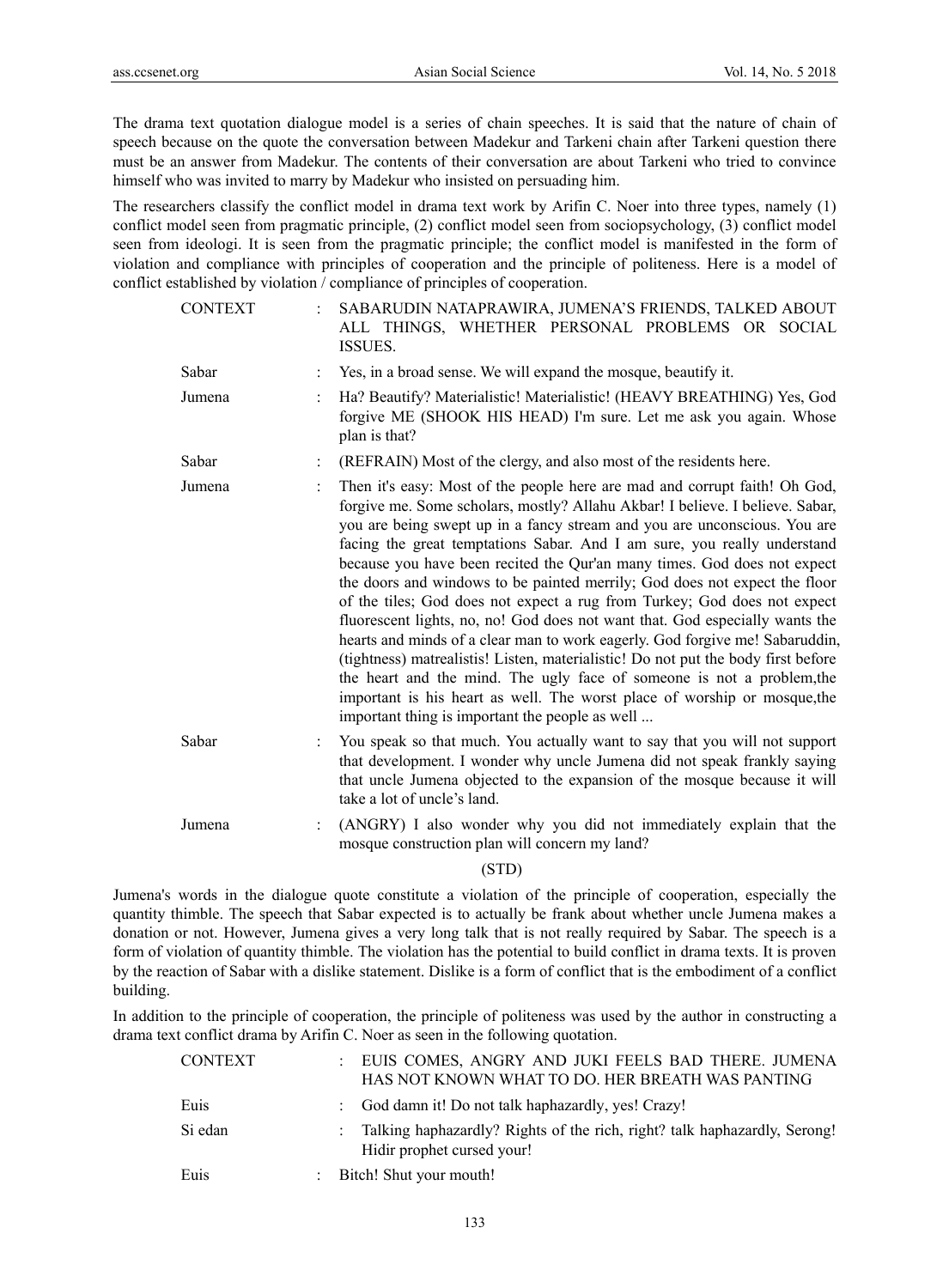# (STD)

Based on the dialogue quotation, Edan speech "Talk haphazardly? Rights of the rich, right? Talk haphazardly, Serong! Hidir Prophet cursed you!" is a reaction to the impositive speech delivered by Euis "Do not talk haphazardly, yes! Crazy!". The backlash is detrimental to Euis as his partner. The disadvantage experienced by Euis because she became embarrassed and uncomfortable towards her husband. She feels that through the speech,her disgracesare revealed. It has also violated negative politeness. The reason is that the partner is not given the freedom to act so that the speech threatens the negative face of the partner. The losses suffered and threatened the negative face, the partner to give a negative reaction with the impositive speech that has a command mode "Bitch! Shut your mouth!". This speech that marks the emergence of the conflict of two figures, namely in the form of a quarrelling. Because the incident caused a quarrel between the two figures, the conflict that was built including the conflict of birth by utilizing the violation of the principle of politeness of maxim contrast.

The conflict model seen from drama texts sociopsychological by Arifin C. Noer can be divided into four types, namely (1) conflict model seen from instrumental conflict, (2) conflict model seen from socioemosional, (3) conflict model seen from negotiation, and (4) ) conflict model seen from power and dependence. Here is one of the conflict models created through sideopsychological conditions.

| <b>CONTEXTS</b> | : HUSBAND (JUMENA) IS SITTING back WITH THE FOURTH WIFE WITH A<br><b>DIFFERENT AGE</b> |
|-----------------|----------------------------------------------------------------------------------------|
| Jumena          | (Spoiled-old) Euis, how old are you?                                                   |
| Euis            | Twenty six                                                                             |
| Jumena          | That is why!                                                                           |
| Euis            | : Believe me. Euis will still love akang even though you are eighty-three years old    |
| Jumena          | Really?                                                                                |
| Euis            | I swear                                                                                |
| Jumena          | : If I am eighty five years old?                                                       |
| Euis            | Love                                                                                   |
| Jumena          | a hundred years old?                                                                   |
| Euis            | Euis will still kiss akang's neck                                                      |
|                 |                                                                                        |

(STD)

The dialogue quote is a conflict model created with socio-emotionality, especially the existence of prejudice. The speech delivered by Jumeno is full of prejudices against his wife Euis. The form of prejudice will bear the suspicion that the love of his wife, Euis will fade with the passage of time, let alone the age of husband and wife is so much different. Euis is too young compared to Jumena. This is the embryo of conflict.

Ideology also has an important role in the creation of drama text conflict, gender ideology, feminism, capitalism, and bourgeoisie. The conflict model in drama work by Arifin C. Noer is seen from the ideology seen in the following quotation.

| <b>CONTEXTS</b> | : JUMENA GETTING THE REPORT OF HIS MEN ABOUT HIS BURNED FACTORY                                                                                                                                                                                                                                                                                                                                                                                     |
|-----------------|-----------------------------------------------------------------------------------------------------------------------------------------------------------------------------------------------------------------------------------------------------------------------------------------------------------------------------------------------------------------------------------------------------------------------------------------------------|
| Jumena          | : Want to do next? I will not change my decision. I do not want. I still will not give a<br>dime. I have said many times since you became a second supervisor that the current<br>salary standard is good enough, fair to all parties. My principle is quite realistic because<br>based on the real needs of each family. Moreover, I have calculated carefully how much<br>each family spends the fee every month and how much money can be saved. |
| Emod            | : I'm sorry Sir, but I think the other people's habits, and also the nature of people. I mean<br>it is possible that the salary earned by someone is big enough but it is not impossible<br>that there are people who think it is still not enough for him.                                                                                                                                                                                         |
| Jumena          | : That's because most of people is wasteful. I'm sure of it. Ask your wife how much the<br>rental cost of this house. Maybe you do not believe me if I say the monthly rental cost<br>of this house is less than the salary you receive every month.                                                                                                                                                                                                |
| Emod            | : But this is special condition, Sir. I mean not every time people have a wedding party                                                                                                                                                                                                                                                                                                                                                             |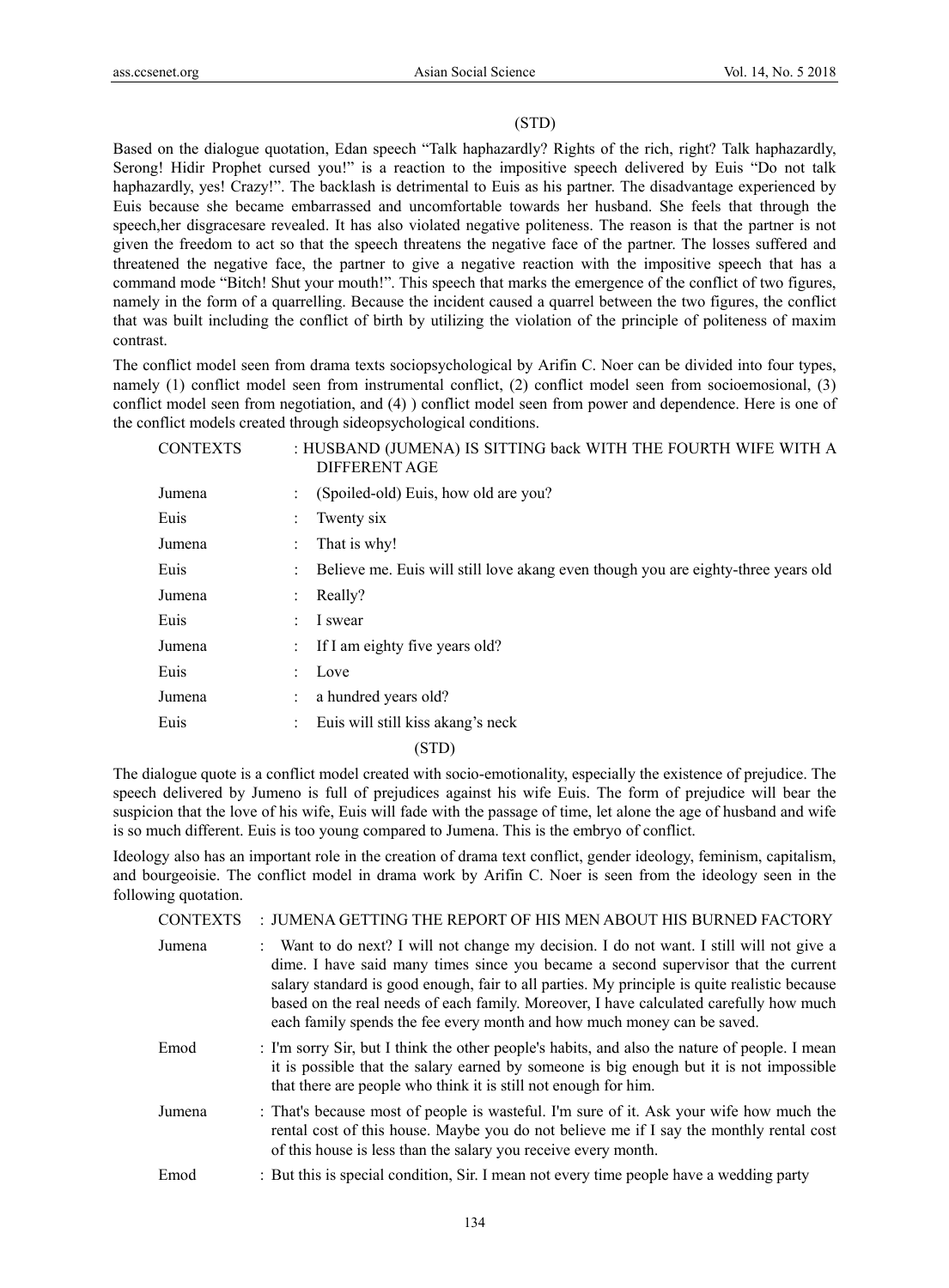## (STD)

Based on the quotation, it is seen the arbitrariness of business owners who hold full control over all assets, including workers. Jumena is indeed the person who holds sole control of his property. Other people cannot easily change the decisions he makes, including the workers who help him collect the coffers of his money. Jumena refuses to raise the salary of the worker on the assumption that he thinks the salary standard he has set has been carefully calculated so that it has been feasible and sufficient to meet the needs of his workers. Jumena is not a "boss" who can easily accept the advice of his workers. This is the ideological bourgeois / marxist struggle. According to this ideology, the society is divided into classes. Jumeno is a group of rulers that considers himself superior to the workers. With his power, all decisions are absolute in his responsibilities, including salary increases. The workers are merely subordinates who must obey the decisions of the ruler. This ideological struggle triggered the birth of conflict in the drama text by Arifin C. Noer.

## **4. Conclusion**

Based on the research results and discussion, it can be concluded that the drama text is prepared with a particular configuration to form a model. The model is in the form of dialogue, conflict, and context. The dialogue model is developed with the use of pragmatic principles (principles of cooperation and politeness), speech acts, and speech sequences. The conflict models are developed on pragmatic principles (principles of cooperation and politeness), sosiopsychological, and ideological. The drama text context models are physical, epistemic, linguistic, and social contexts. The physical context covers where the use of language in a communication. The epstemic context is the background of the knowledge by the speakers and the partner. A linguistic context is consisting of sentences or speeches that precede and follow a particular speech in a communication event. The social context is social relations and background that complement the relationship between the speakers and partner.

## **References**

- Barry, P. (1995). *Beginning Theory: An Introduction to Literary and Cultural Theory (pp. 96-97)*. New York: Manchester University Press.
- Beaugrande, R. de. (1993). Discourse Analysis and Literary Theory: Closing the Gap in *Special Issue: Philosophy and Composition Theory* (*Editor: Gary A. Olson*). *Journal JAC, 13*(2), Winter.
- Bogdan, R. C., & Biklen, S. K. B. (1998). *Cualitative Research for Education to Theoryand Methods.* Allyin and Bacon, inc. Boston.
- Cutting, J. (2002). *Pragmatics and Discourse*. London & New York: Routledge.
- Darma, Y. A. (2009). *Analisis Wacana Kritis*. Bandung: Yayasan Widya.
- Halliday, M. A. K., & Hasan, R. (1976). *Cohesion in English*. London: Longman Group Ltd.
- Halliday, M. A. K., & Hasan, R. (1985). *Language, Context, and Text: Aspects of Language in Social-Semiotic Perspective.* Melbourne: Deakin University.
- Ibrahim, A. S. (1992). *Kajian Tindak Tutur*. Surabaya: Usaha nasional
- Jorgenson, M. W., & Phillips, L. J. (2007). *Analisis Wacana Teori dan Praktik* (translation Abdul Sykur Ibrahim)*.*  Yogyakarta: Pustaka Pelajar.
- Levinson, S. (1983). *Pragmatics* (pp. 284-285)*.* Cambridge: Cambridge University Press.
- Luxemburg, J. V. (1992). *Pengantar Ilmu Sastra*. Jakarta: Gramedia.
- Masoud, A. M., & Gholi, A. (2011). The Role of Symbol in Delivering the Theme of Conflict betweenReality and Illusion in Tennessee Williams' A Streetcar Named Desire. *English Language and Literature Studies, 1*(2).
- Nurgiyantoro, B. (2007). *Teori Pengkajian Sastra* (pp. 123-124). Yogyakarta: Gadjah Mada University Press.
- Schiffrin, D. (2007). *Ancangan Kajian Wacana* (translation Abdul Syukur Ibrahim). Yogyakarta: Pustaka Pelajar.
- Sudaryanto. (1993). *Metode dan Aneka Teknik Analisis Bahasa (PengantarPenelitian Wahana Kebudayaan Secara Linguistis).* Yogyakarta: DutaWacana University Press.
- Teeuw, A. (1984). *Sastra dan Ilmu sastra*. Jakarta: Pustaka Jaya.
- Thomas, J. (1995). *Meaning in Interaction: An Introduction to Pragmatics.* Longman: Routledge.
- Van Dijk, T. A. (1997). *Discourse Analysis as Social Interaction.* London: Sage.